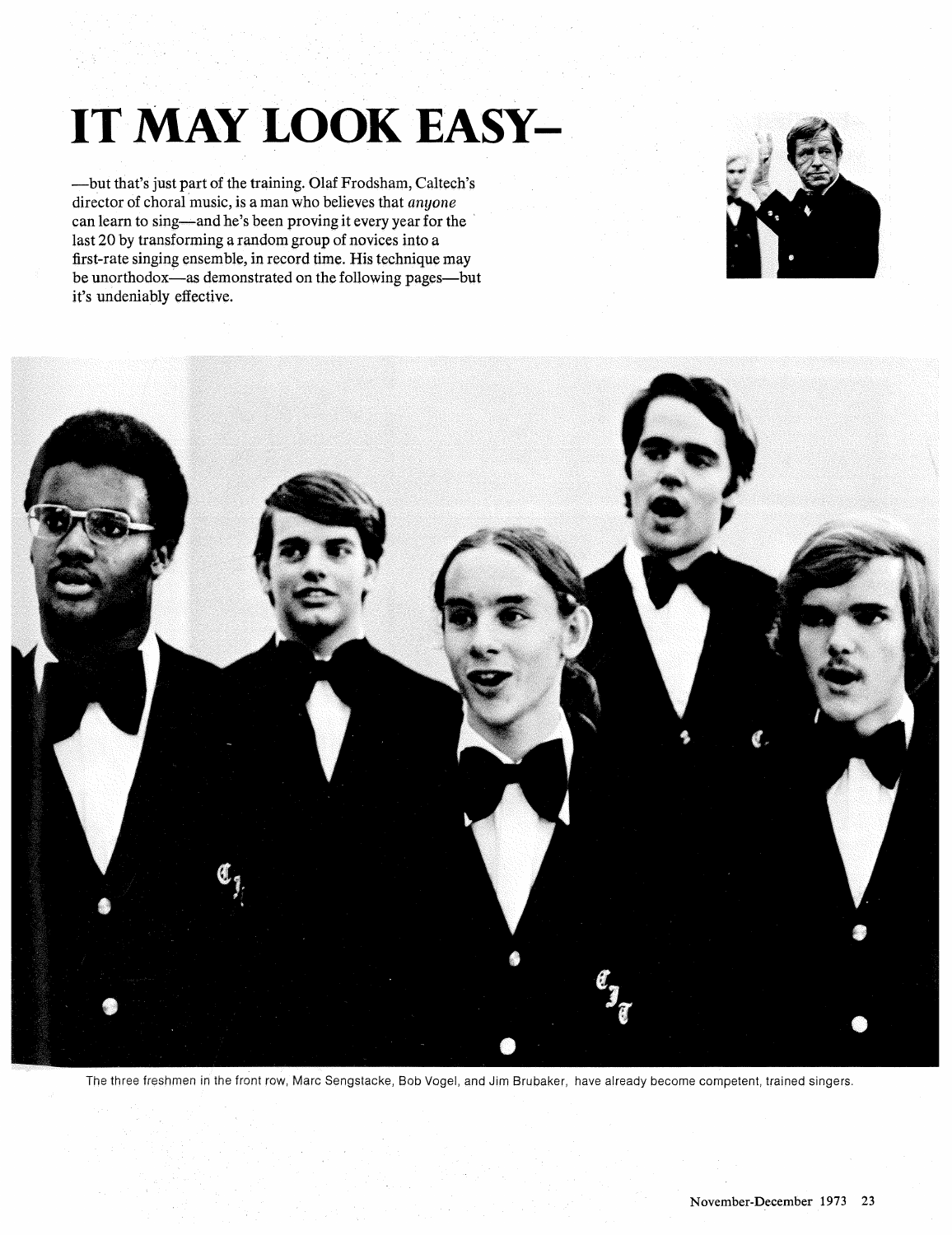## **-but first you have to SUFFER**

Most of the students who turn up for Glee Club tryouts have never even sung in the shower, so Frodsham starts with a few basics-like helping Marc Sengstacke sound his "awe," a vowel that requires an open mouth and relaxed jaw for proper vocalizing.







Bob Vogel is intent on producing a full round tone, and Frodsham is making sure he doesn't turn into a "necktie tenor"-a singer who tips his head back another notch every time he'hits a higher note.